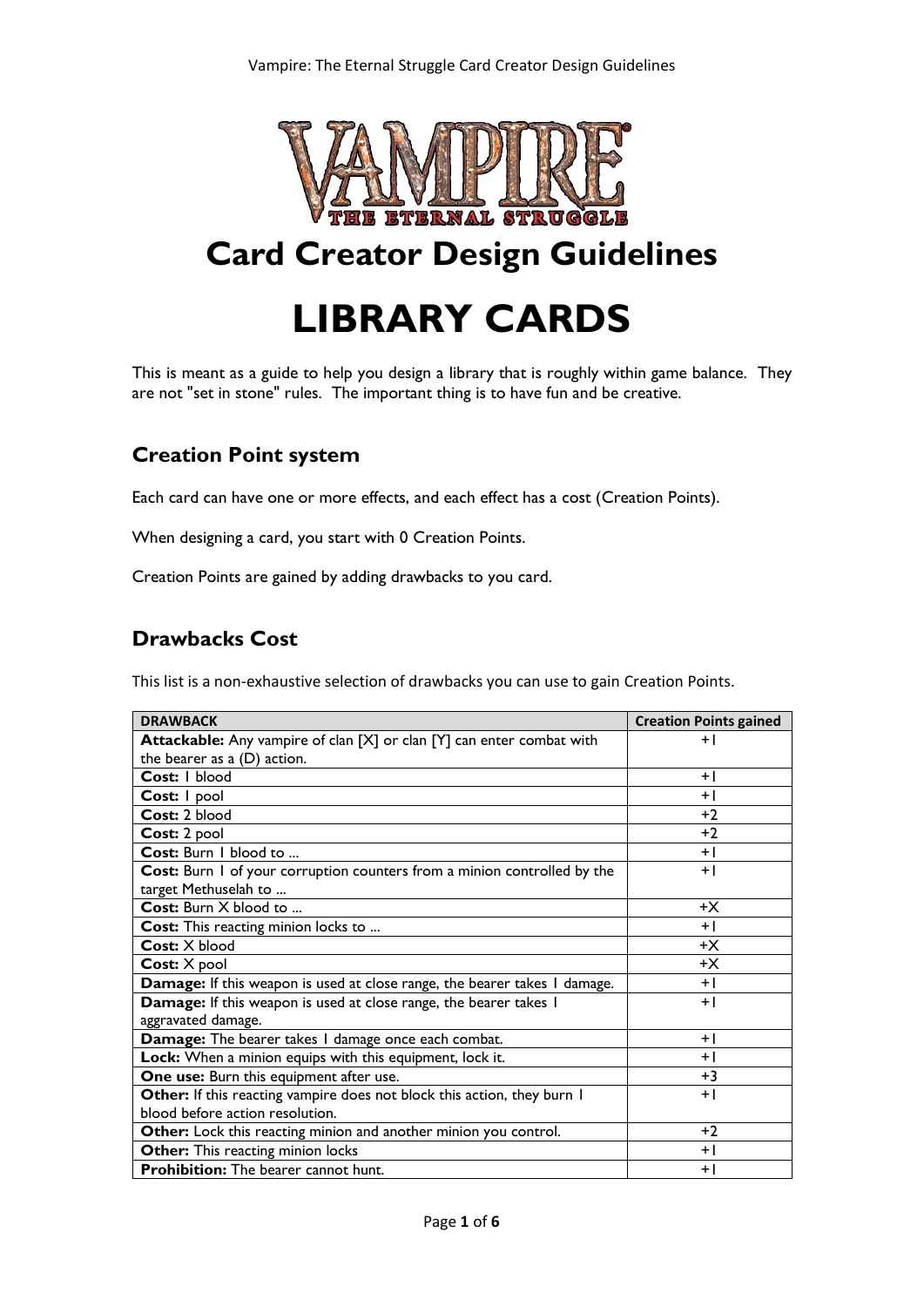| Replacement restriction: Do not replace until after the current turn.   | $+1$   |
|-------------------------------------------------------------------------|--------|
| Replacement restriction: Do not replace until the end of this action.   | $+1$   |
| Replacement restriction: Do not replace until your discard phase        | $+1$   |
| Replacement restriction: Do not replace until your next unlock phase    | $+1$   |
| <b>Requirement: Clan</b>                                                | $+1$   |
| Requirement: Discipline [X] at inferior                                 | $+1$   |
| <b>Requirement:</b> Discipline [X] at superior                          | $+2$   |
| <b>Requirement:</b> Disciplines [X] and [Y] at inferior                 | $+2$   |
| <b>Requirement:</b> Disciplines [X] and [Y] at superior                 | $+4$   |
| <b>Requirement: Infernal</b>                                            | $+1$   |
| <b>Requirement: No requirements</b>                                     | $+1$   |
| <b>Requirement: Sect</b>                                                | $+$    |
| <b>Requirement: Title</b>                                               | $+$    |
| <b>Requirement: Trait</b>                                               | $+$    |
| Stealable: Any minion can steal this equipment as a strike.             | $+2$   |
| Stealable: Any vampire can steal this equipment as a (D) action.        | $+1$   |
| Stealth reduction: The bearer gets -1 stealth on each action.           | $+1$   |
| Stealth reduction: This minion gets -2 stealth when bleeding.           | $+2$   |
| Uniqueness: A minion may have only one copy of this equipment.          | $+0.5$ |
| Uniqueness: Only one copy of this card can be played or equipped in a   | $+3$   |
| game.                                                                   |        |
| <b>Uniqueness: Unique.</b>                                              | $+2$   |
| Use restriction: A minion can play only one copy of this card between   | $+1$   |
| their unlock phases.                                                    |        |
| Use restriction: A vampire may play only one copy of this card each     | $+1$   |
| combat.                                                                 |        |
| Use restriction: No other equipment can increase the bleed for this     | $+1$   |
| $action. + I$                                                           |        |
| Use restriction: Only one copy of this card can be played in a game.    | $+1$   |
| Use restriction: Only one copy of this card may be played each action.  | $+1$   |
| Use restriction: Only usable after the first round of combat.           | $+3$   |
| Use restriction: Only usable at long range.                             | $+$    |
| Use restriction: Only usable at long range.                             | $+$    |
| Use restriction: Only usable during a (D) action directed at you.       | $+1$   |
| Use restriction: Only usable during the first round of combat.          | $+1$   |
| Use restriction: Only usable in combat with an ally or younger vampire. | $+$    |
| Use restriction: Only usable once each combat.                          | $+1$   |

## **Effect Cost**

Below are a few card effect samples.

Very specific and corner-case card effects have no Creation Point cost.

Permanent effects usually have their Creation Point cost increased by 1.

| <b>CARD EFFECT</b>                                   | <b>Creation Point cost</b> |
|------------------------------------------------------|----------------------------|
| Abstention: I vampire abstains from voting           |                            |
| <b>Action fails</b>                                  |                            |
| Action fails, if taken by an ally or younger vampire |                            |
| Action fails: against a card type you control        |                            |
| Additional strike (limited): +1                      |                            |
| Bleed bonus: +1                                      | n.                         |
| Bleed bonus: +2                                      |                            |
| Bleed redirection to any Methuselah                  |                            |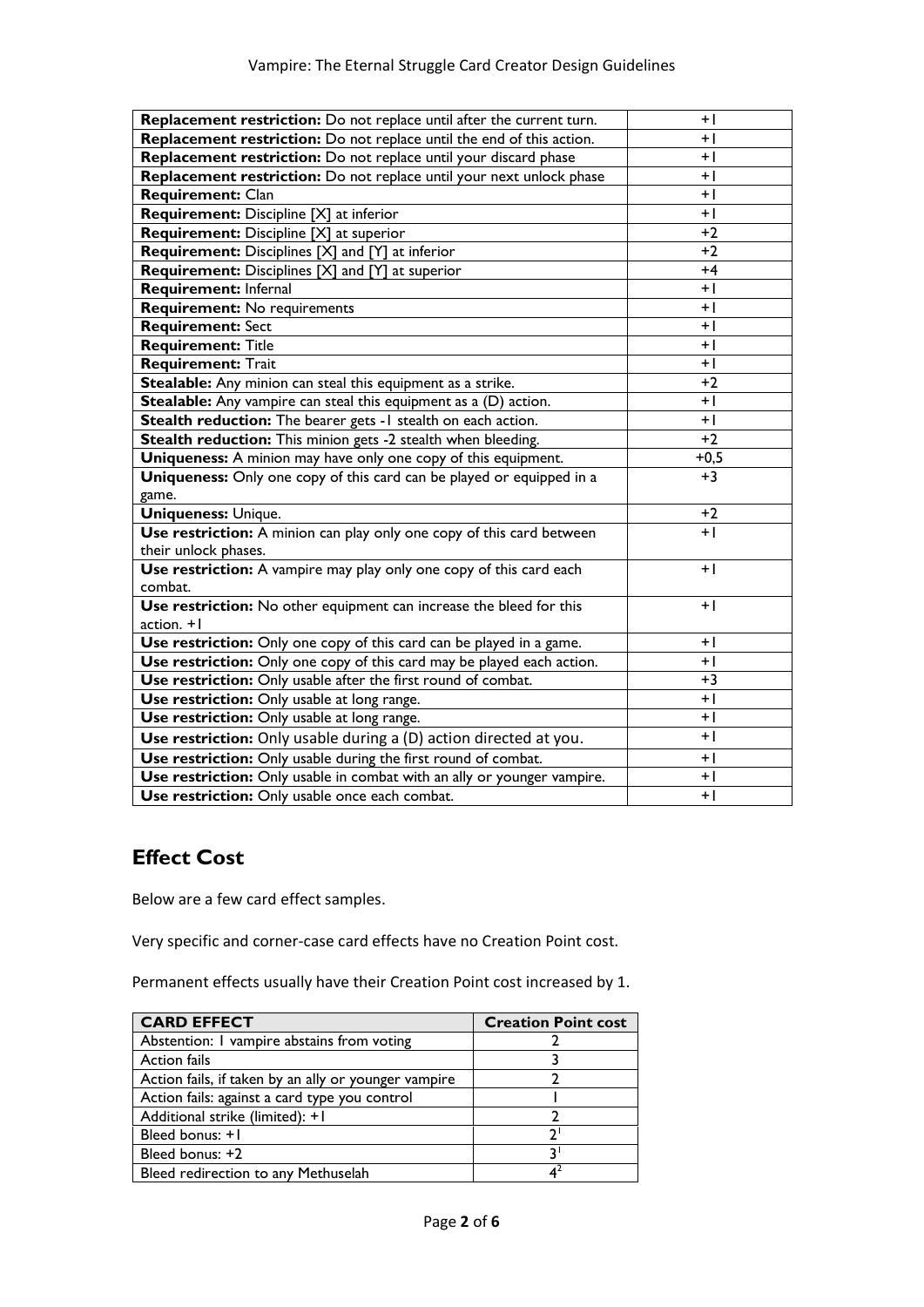| Bleed reduction: - I                               |                           |
|----------------------------------------------------|---------------------------|
| <b>Bleed reduction: -2</b>                         | 2                         |
| Bleed reduction: -3                                | 3                         |
| <b>Block fails</b>                                 | $\overline{\overline{3}}$ |
| Block when usually unable                          | $\overline{2}$            |
| Blood gain: +1                                     | $0$ or $ $                |
| Blood gain: +2                                     |                           |
| Burn blood: I                                      |                           |
| Cancel a diablerie                                 | 2                         |
| Cancel a library card as it is played              | 5                         |
| Cancel a minion card type                          | 3 or 4                    |
| Cancel a minion card type requiring Discipline [X] | 2                         |
| Cancel a referendum                                | $\overline{2}$            |
| Cancel combat                                      | 2                         |
| Cannot block (as the action is announced)          | 2                         |
| Cannot use equipment                               |                           |
| Corruption counter                                 |                           |
| Damage prevention: I                               | $\overline{2^3}$          |
| Damage prevention: 2                               | 3 <sup>3</sup>            |
| Damage, aggravated                                 | 2                         |
| Damage, environmental: I                           | ı                         |
| Damage, environmental: 2                           | $\overline{2}$            |
| Damage, ranged                                     | ı                         |
| Damage: +1                                         | $\overline{I^4}$          |
| Damage: +2                                         | 2 <sup>4</sup>            |
| Damage: +3                                         | 3 <sup>4</sup>            |
| Enter combat                                       |                           |
| Gain the Edge                                      |                           |
| Hand size bonus: +1                                | 2                         |
| Hand size bonus: +2                                | 3                         |
| Hand size reduction: - I                           | $\mathbf{2}$              |
| Hunt bonus: +1                                     | $\mathbf{2}$              |
| Intercept bonus: +1                                | 2 <sup>5</sup>            |
| Intercept bonus: +2                                | 3 <sup>5</sup>            |
| Intercept reduction (one minion): - I              | ı                         |
| Intercept reduction (one minion): -2               | $\overline{2}$            |
| Maneuver bonus: +1                                 |                           |
| Master phase action bonus: +1                      | 3                         |
| No combat (when blocked or blocking)               | $\overline{2}$            |
| Pool gain: +1                                      |                           |
| Pool gain: +2                                      | $\mathbf{2}$              |
| Pool loss: - I                                     |                           |
| Pool loss: -2                                      | 2                         |
| Press bonus: +1                                    |                           |
| Range setting                                      | 3                         |
| Stealth bonus: +1                                  | 2 <sup>6</sup>            |
| Stealth bonus: +2                                  | 3 <sup>6</sup>            |
| Stealth bonus: +3                                  | $\overline{4^6}$          |
| Stealth reduction: - I                             | $\overline{\mathbf{c}}$   |
| Stealth reduction: Reduced to 0.                   | $\overline{\mathbf{3}}$   |
| Strength bonus: +1                                 | ı                         |
| Strength bonus: +2                                 | $\overline{2}$            |
| Strength reduction: - I                            | ı                         |
| Strength reduction: -2                             | 2                         |
| Strike: Combat ends                                | 2                         |
| Strike: Destroy equipment                          | 2                         |
| Strike: Ranged                                     |                           |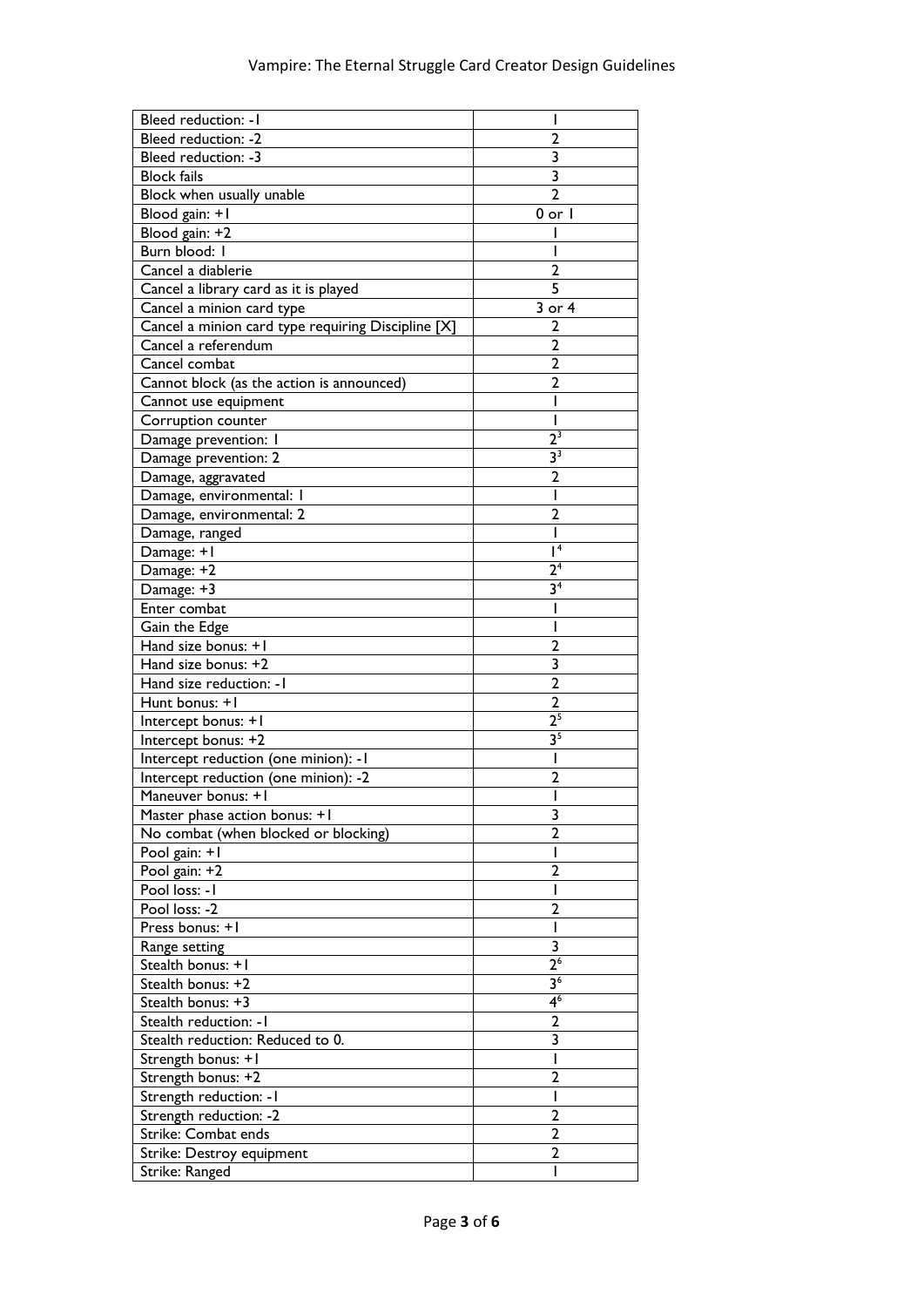#### Vampire: The Eternal Struggle Card Creator Design Guidelines

| Strike: Send to torpor          |    |
|---------------------------------|----|
| Strike: Steal blood (ranged): I |    |
| Strike: Steal blood (ranged): 2 |    |
| Strike: Steal blood: I          |    |
| Strike: Steal equipment         |    |
| Unblockable                     | 5  |
| Unlocks and attempts to block   |    |
| Vote bonus: +1                  |    |
| Vote bonus: +2                  | 27 |
| Vote bonus: +3                  | 37 |
| Vote bonus: +4                  | 41 |
| Vote change                     |    |
| Wake                            |    |

- **1.** Bleed effects usually have their Creation Point cost decreased by 1, if requiring Dominate, Dementation.
- **2.** Bleed redirection effects usually have their Creation Point cost decreased by 1, if requiring Dominate.
- **3.** Damage prevention effects usually have their Creation Point cost decreased by 1, if requiring Fortitude.
- **4.** Damage bonus effects usually have their Creation Point cost decreased by 1, if requiring Potence.
- **5.** Intercept effects usually have their Creation Point cost decreased by 1, if requiring basic Auspex, Flight, Mytherceria, Spiritus, or superior Auspex or Spiritus.
- **6.** Stealth effects usually have their Creation Point cost decreased by 1, if requiring Obfuscate.
- **7.** Vote gain effects usually have their Creation Point cost decreased by 1, if requiring Presence.

## **Card type features**

#### **Action cards**

#### **Generic**

- **Description:** Any actions not described in the following action types.
- **Types:** When designing a new action card, specify its type in bold text, if any (e.g., Condemnation, Contract, Frenzy, Path, Title, etc.)
- **Stealth:** An action's inherent stealth is 0, unless otherwise specified in the card in bold text.

#### **Ally**

- **Description:** A non-vampire minion that acts independently of the minion who recruited them.
- **Types:** When designing a new ally, specify their type in bold text, if any (e.g., Animal, Changeling, Demon, Dhampir, Gargoyle creature, Ghoul, Mage, Mortal, Mummy, Werewolf, Wraith, Zombie, etc.)
- **Starting life:** The first life point given to a retainer costs 0 Creation Points. Each additional life point costs 1 Creation Point.

#### **Equipment**

- **Description:** An object a minion uses for a special bonus or ability.
- **Types:** When designing a new ally, specify their type in bold text, if any (e.g., electronic equipment, equipment, haven –one per minion–, location, melee weapon, vehicle –one per minion–, weapon, weapon, gun, etc.)

#### **Political Action**

- **Description:** A political action is an action that is used to call a referendum.
- **Types:** The political actions that grant a title should contain the word "Title." in bold text written before their requirements and effects.

#### **Retainer**

• **Description:** A creature or being that serves a minion and grants them one or more special abilities.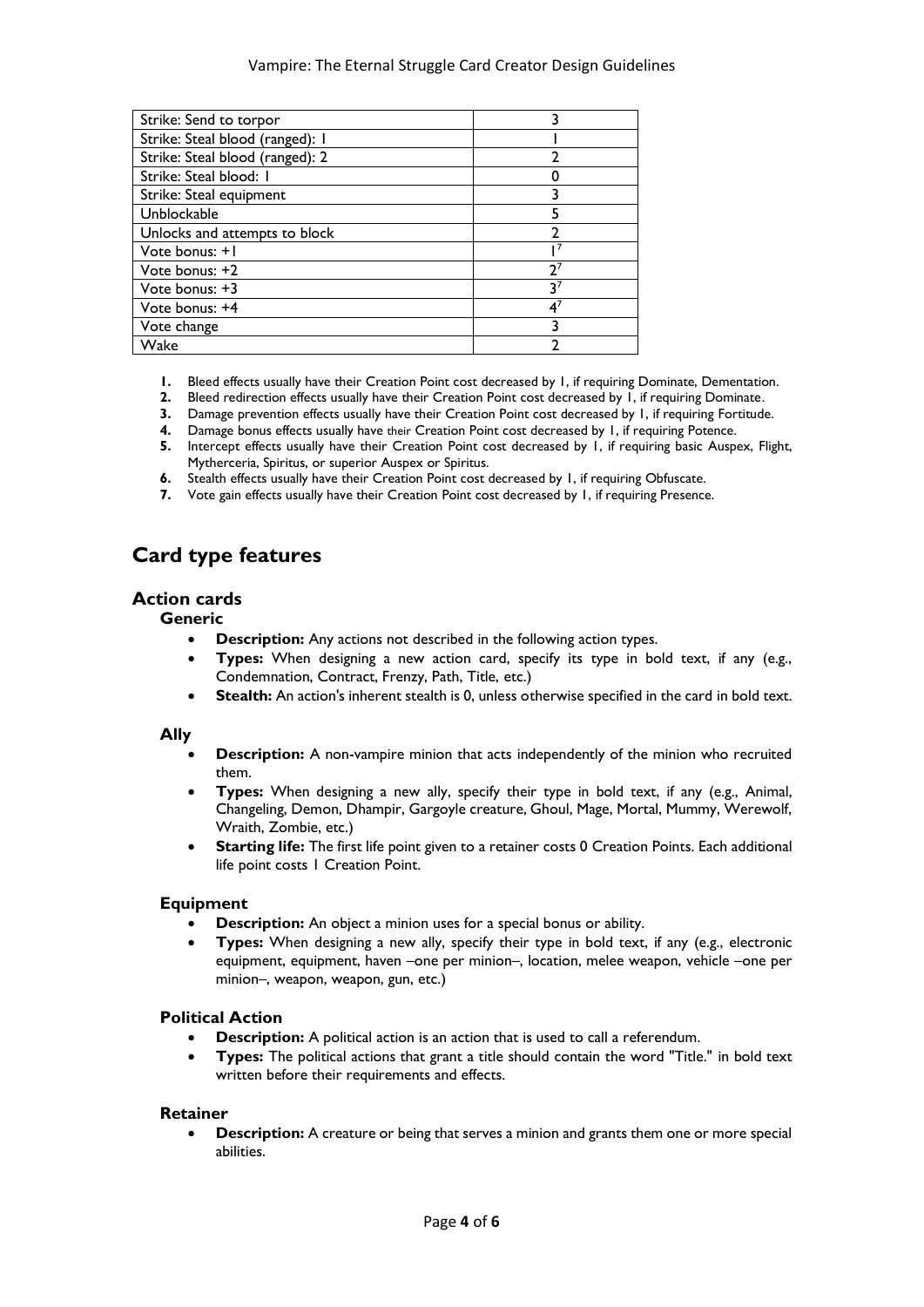- **Types:** When designing a new retainer, specify their type in bold text, if any (e.g., Animal, Changeling, Demon, Dhampir, Gargoyle creature, Ghoul, Mage, Mortal, Mummy, Werewolf, Wraith, Zombie, etc.)
- **Starting Life:** The first life point given to a retainer costs 0 Creation Points. Each additional life point costs 1 Creation Point.

#### **Action Modifier**

- **Description:** A card that the acting minion can play to modify the action he is performing.
- **Types:** The action modifiers that grant a title should contain the word "Title." in bold text written before their requirements and effects.

#### **Combat**

- **Description:** A card that a minion can play in combat.
- **Types:** When designing a new combat card, specify its type in bold text, if any (e.g., Aim, Ammo, Frenzy, Grapple, Sin, etc.)

#### **Event**

- **Description:** Event cards represent events that affect the World of Darkness as a whole
- **Type:** When designing a new event, specify its type in bold text, if any (e.g., Gehenna, Government, Event, Inquisition, Inconnu, Transient –Transient events are burned when a condition is met).
- **Features:** 
	- o Events have no blood or pool cost to play
	- o Events have global effects in a game.
	- o The stronger their effects the more requirements
		- Requires at least another event of the same type in play.
			- Do not replace clauses:
				- Do not replace as long as this card is in play.
				- Do not replace until a condition is met.
			- Requires at least two other events of the same type in play.
		- Requires at least three other events of the same type in play.

#### **Master**

- **Description:** A library card that can be used as a master phase action.
- **Types:** When designing a new master card, specify its type and subtype in bold text, if any:
	- o Disciplines: They usually increase the vampire's capacity as well.
	- o Location: Elysium, Haven, Hunting ground,
	- o **Out-of-Turn:** Boon, Frenzy, Path,
	- o Trifle
	- o Trophy
	- o Other types: Archetype, Contract, Investment, Path, Watchtower,

#### **Reaction**

- **Description:** A card played by a Methuselah's ready, unlocked minion in response to an action taken by a minion controlled by another Methuselah.
- **Types:** When designing a new reaction card, specify its type in bold text, if any (e.g., Boon, Title, etc.)